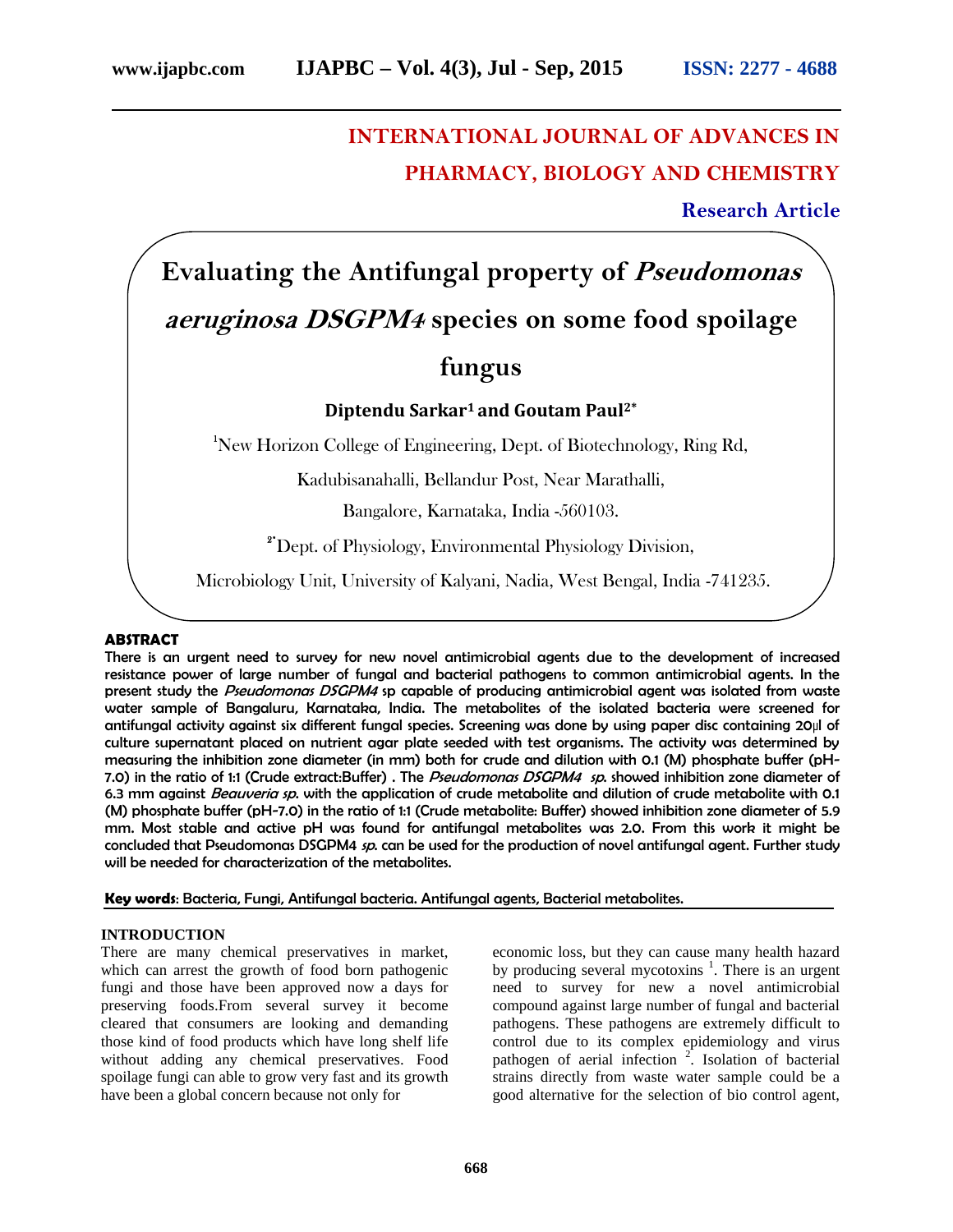since these cultures from nature are already well developed to survived in the field in contrast to laboratory strains  $3$  . With a view to isolate novel bacterial culture, having antifungal characters, waste water sample collected from water purifying plant and then screened their antimicrobial activities against several fungal species.

#### **MATERIALS AND METHODS:**

**Sampling site and Isolation of microorganisms:** Water samples were collected from a drainage system of Bangaluru, Karnataka, India. A quantity of 1ml of water from the collected sample was dissolved in 9ml sterile distilled waterand serial dilutions were made. Each dilution was plated on nutrient agar plate without antibiotics and incubated at  $37^{\circ}$ C. After the growth of different microorganisms on the plate, each bacterial colony on the basis of its morphological characteristics was picked up and further purified by repeated streaking on nutrient agar plate . Each bacterial culture was then inoculated in nutrient broth, incubated and glycerol stocks were made and frozen at -70 $^{\circ}$ C  $^{\circ}$ .

#### **Strain characterization:**

**Gram's staining and 16s rRNA sequencing:** Gram's staining was performed to confirm a Gram positive/ Gram negative bacterial strain .16s rRNA sequencing from genomic DNA with universal primers was performed . To know the identity of organism, obtained sequences were compared with nucleotide databases like GenBank , EMBL and the Ribosomal Database Project (RDP) through BLAST programme <sup>5,6</sup>.

**Nucleotide sequence accession:** The sequence was submitted to Gen Bank and accession numbers obtained.

**Screening and identification of antifungal bacterial isolates :** Dual culture method was performed to screen the antifungal activity of bacterial strain. Briefly, One 10-mm disk of a pure culture of test fungi was placed at the center of a Petri dish containing PDA. A circular line, made with a 6 cm diameter Petri dish dipped in a suspension of bioantagonistic bacteria (5 x  $10^9$ -cfu mL<sup>-1</sup>), was placed surrounding the fungal inoculum. Plates were cultured for 27±3°C for 72 h and growth diameter of the pathogen (fungal growth) was measured and compared to control growth where the bacterial suspension was replaced by sterile distilled water. Identification of bacterial isolates showing antifungal properties were based on cultural, microscopic, and biochemical characteristics with reference to Holt et al.  $(1994)$ <sup>7</sup>.

**Separation of antifungal metabolites:** Cell free supernatant of these cultures was collected, by growing them on nutrient broth (NB) for 48 h on a rotary shaker at 200rpm at  $35\pm2\degree$ C, centrifuged at 10,000rpm for 20 min. at  $4^{\circ}$ C. Antibacterial compound was recovered from the filtrate by solvent extraction method following the process described by Westley *et al*, 1979 4 . Ethyl acetate was added to the filtrate in the ratio of 1:1(v/v) and shaken vigorously for 1 h for complete extraction. The ethyl acetate phase that contains antibiotic was separated from the aqueous phase. It was evaporated to dryness in water bath at 60°-70°C and the residue obtained were taken for the further studies.

**Detection of antifungal activity:** The antifungal activity was determined by agar well method <sup>6.7,8</sup>. The partially purified extract obtained by the evaporation of the ethyl acetate extract was dissolved in 1 ml 0.2 M phosphate buffer (pH 7.0). Then 100µl of it was loaded into well bored and test organism swabbed Potato Dextrose agar plates. The plates were incubated at  $27\pm3$ °C for 72 h and examined. The diameter of the zones of complete inhibition was measured in milimeter.

**Effect of pH:** Overlay assay described above was used. The pH values of malt extract agar medium was changed at 2.0, 3.0, 4.0, 5.0, 6.0 and 7.0

**Detection of volatile substance:** The detection of volatile antifungal compounds was evaluated by sealed Plates method<sup>8</sup>. *Pseudomonas aeruginosa DSGPM4* were inoculated on nutrient agar agar plates sealed with parafilm and allowed to grow at  $30^{\circ}$  C for 24h, in parallel agar disc of mould was inoculated on other Petri dish and allowed to grow at  $30^{\circ}$ C for 24h, and then the two plates were sealed together with parafilm and incubated at  $30^{\circ}$ C for 72h. The growth of a fungus was determined by the measurement of colony diameter in mm compared to control to evaluate the inhibition by volatile substance.

#### **RESULTS AND DISCUSSION:**

The isolated bacterial strain was subjected to Gram's staining. Based on the result of Gram's staining, it was found Gram negative rod shape bacteria (Table 1). The isolate bacterial strain was used for the further biochemical characterization The bacterial strain was subjected for initial screening using test fungal isolates of *Aspergillus niger* and *Trichoderma sp.* These fungal strains were selected for initial screening, as it is the most common soil fungi and *Trichoderma* is used as biocontrol agent against a variety of plant pathogens 6,9,10 . The bacterial strain showing antogonostic activity was selected based on the inhibitory activity towards the test fungus.The spectrum of action of the metabolite against different fungal cultures is recorded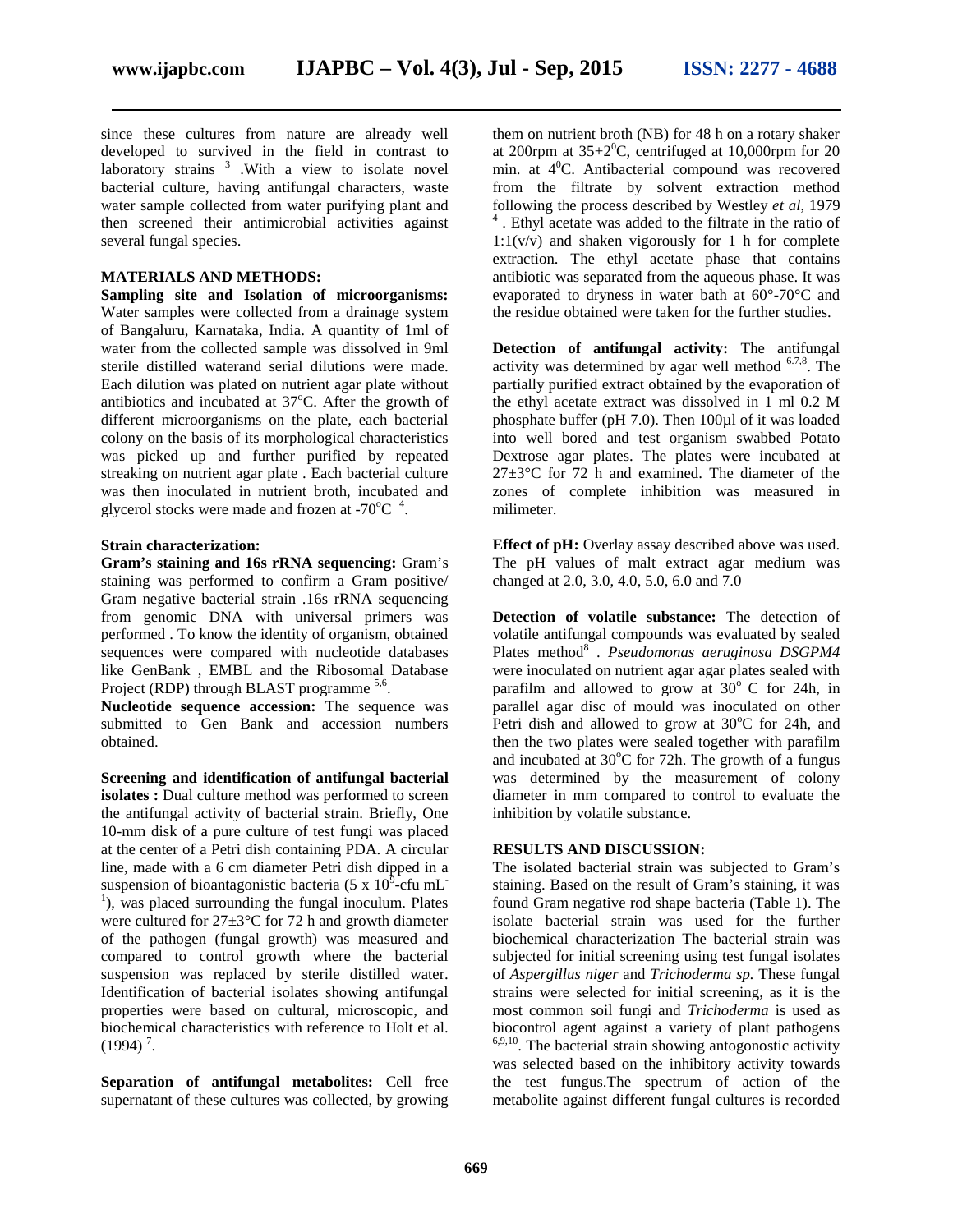in Table 2 and Fig 1. *Pseudomonas aeruginosa DSGPM4 sp* showed inhibitory activity towards all the fungal pathogens. The cell free extracts of *Pseudomonas aeruginosa DSGPM4 sp*. inhibited the growth of *Trichoderma* sp. and *A. niger* sp. with an inhibition zone of 5.4 mm and 4.9 mm respectively.

| Morphological, Cultural, Physiological<br>and Biochemical characteristics | <b>Results</b>                                                                                                              |
|---------------------------------------------------------------------------|-----------------------------------------------------------------------------------------------------------------------------|
| Cell shape                                                                | $\mathop{\mathrm{Rod}}$                                                                                                     |
| Size                                                                      | 5.25 µm                                                                                                                     |
| Gram's reaction                                                           | Gram negative                                                                                                               |
| Capsule                                                                   | Present                                                                                                                     |
| Spore                                                                     | spore forming                                                                                                               |
| Growth                                                                    | Aerobic                                                                                                                     |
| Motility                                                                  | Motile                                                                                                                      |
| Growth in NaCl (20%)                                                      | $\! + \!$                                                                                                                   |
| Growth temperature (°C)                                                   | 35-37                                                                                                                       |
| Catalase                                                                  | $^{+}$                                                                                                                      |
| Oxidase                                                                   |                                                                                                                             |
| Glucose                                                                   | Acid                                                                                                                        |
| Sucrose                                                                   | Acid/Gas                                                                                                                    |
| Lactose                                                                   | Acid                                                                                                                        |
| Fructose                                                                  | Acid                                                                                                                        |
| Arabinose                                                                 | Acid/Gas                                                                                                                    |
| Galactose                                                                 | Acid/Gas                                                                                                                    |
| Mannitol                                                                  | Acid                                                                                                                        |
| Raffinose                                                                 | Acid/Gas                                                                                                                    |
| Xylose                                                                    | Acid/Gas                                                                                                                    |
| Methyl red                                                                |                                                                                                                             |
| VP-test                                                                   |                                                                                                                             |
| Indole                                                                    |                                                                                                                             |
| Citrate                                                                   |                                                                                                                             |
| Nitrate                                                                   | $^{+}$                                                                                                                      |
| Urease                                                                    | $^{+}$                                                                                                                      |
| Casein Hydrolysis                                                         | $^+$                                                                                                                        |
| Starch                                                                    | $^{+}$                                                                                                                      |
| Gelatin                                                                   | $\boldsymbol{+}$                                                                                                            |
| <b>Identification</b>                                                     | Above characteristics indicates that the isolate belongs<br>to the genus Pseudomonas aeruginisa(GenBank Accn<br>NoJN245880) |

| Table 1<br>Morphological and biochemical characteristics of <i>Pseudomonas aeruginosa</i><br>DSGPM4 |                |  |  |
|-----------------------------------------------------------------------------------------------------|----------------|--|--|
| Morphological, Cultural, Physiological<br>and Riochemical characteristics                           | <b>Results</b> |  |  |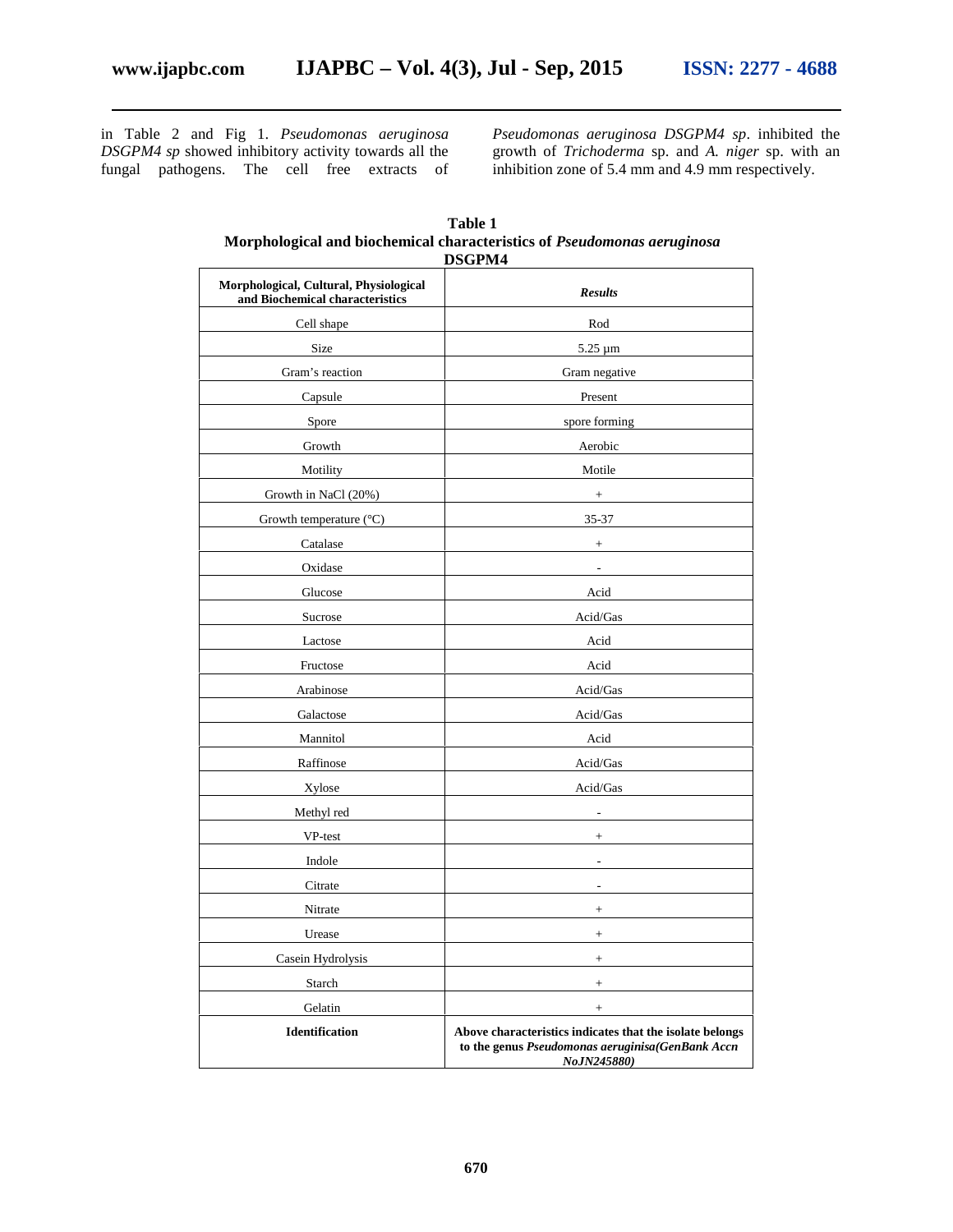| Antifungal effect of the cell free supernatant on fungal cultures. |                                                                                                            |                                                                                                                                          |  |  |
|--------------------------------------------------------------------|------------------------------------------------------------------------------------------------------------|------------------------------------------------------------------------------------------------------------------------------------------|--|--|
| Test organisms                                                     | Concentrated Culture fluid of Pseudomonas<br>aeruginosa DSGPM4(Average Zone of<br><i>inhibition</i> in mm) | Culture fluid of <i>Pseudomonas aeruginosa DSGPM4</i> was<br>diluted with 0.1M phosphate buffer 1:1(Average Zone<br>of inhibition in mm) |  |  |
| niger<br>A.                                                        | 4.9                                                                                                        | 4.6                                                                                                                                      |  |  |
| Trichoderma                                                        | 5.4                                                                                                        | 4.9                                                                                                                                      |  |  |
| <i>Mucor</i>                                                       | 2.3                                                                                                        | 2.0                                                                                                                                      |  |  |
| Penicillum                                                         | 3.5                                                                                                        | 3.2                                                                                                                                      |  |  |
| <b>Beauveria</b>                                                   | 6.3                                                                                                        | 5.9                                                                                                                                      |  |  |
| A.ochraceous                                                       | 3.0                                                                                                        | 2.8                                                                                                                                      |  |  |

**Table 2**

#### **Table 3**

### **Antimicrobial effect of the cell free supernatant on fungal cultures after using different percentage of Ammonium sulphate**

| % Ammonium sulphate                     | $0-50$                           | 50-60 | 60-70 | 70-80 | Test organism     |
|-----------------------------------------|----------------------------------|-------|-------|-------|-------------------|
| Bacterial cultures                      | Average Zone of inhibition in mm |       |       |       |                   |
| Pseudomonas aeruginosa<br><i>DSGPM4</i> | 1.5                              | 1.9   | 2.23  | 2.18  | Aspergillus niger |
| Pseudomonas aeruginosa<br><i>DSGPM4</i> | 2.23                             | 2.20  | 2.00  | 2.33  | Trichoderma sp.   |
| Pseudomonas aeruginosa<br><i>DSGPM4</i> | 2.6                              | 2.4   | 1.7   | 1.5   | Beauveria sp      |

# **Table 4 Antifungal properties of ethyl alcohol precipitated metabolite on test organisms.**

| Test organism                           | Aspergillus niger                | Trichoderma sp. | Beauveria sp |
|-----------------------------------------|----------------------------------|-----------------|--------------|
| Bacterial cultures                      | Average Zone of inhibition in mm |                 |              |
| Pseudomonas aeruginosa<br><i>DSGPM4</i> | 2.6                              |                 | 3.2          |

#### **Table 5**

# **.Antifungal properties of ethyl alcohol precipitated metabolite on test organisms at pH different pH and 27<sup>0</sup>C (unit mm).**

| Test organism          | Aspergillus niger                | Trichoderma sp. | Beauveria sp |  |
|------------------------|----------------------------------|-----------------|--------------|--|
| Bacterial cultures     | Average Zone of inhibition in mm |                 |              |  |
| Pseudomonas aeruginosa | $5.6$ (pH 2)                     | $3.6$ (pH 2)    | $4.6$ (pH 2) |  |
| <i>DSGPM4</i>          | 5.0(pH3)                         | 3.0(pH3)        | 4.0(pH 3)    |  |
|                        | 4.6(pH 4)                        | 2.6(pH4)        | 3.6(pH 4)    |  |
|                        | 4.2(pH 5)                        | 2.2(pH5)        | 3.0(pH 5)    |  |
|                        | 3.5(pH 6)                        | 1.5(pH 6)       | $2.5(pH_0)$  |  |
|                        | 2.6(pH7)                         | 0.6(pH7)        | 1.6(pH7)     |  |
|                        |                                  |                 |              |  |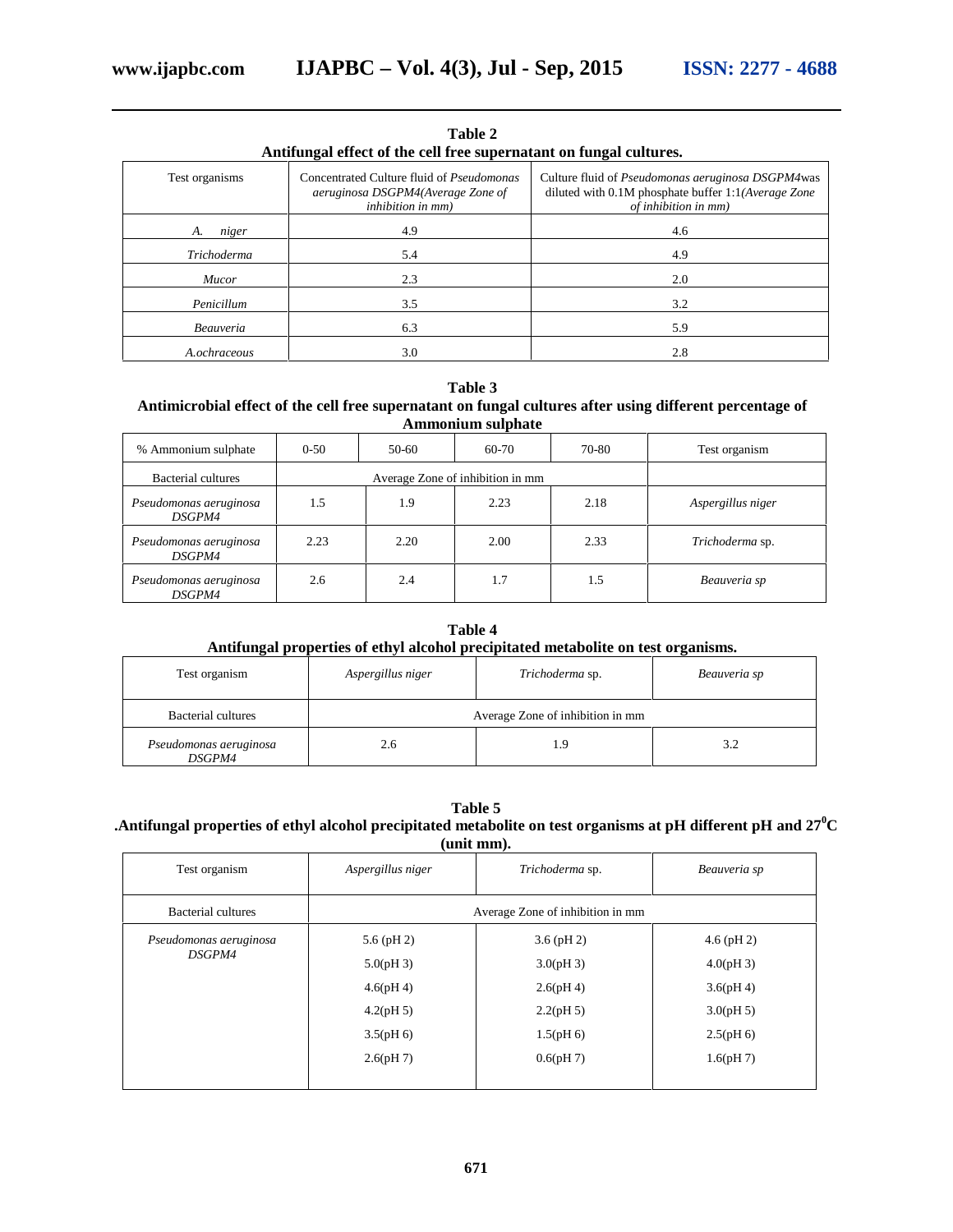

**Antifungal effect of the cell free supernatant on fungal cultures with and without dilution (unit mm).**



**Fig 2 Antimicrobial effect of the cell free supernatant on fungal cultures after using different percentage of Ammonium sulphate (unit mm).**

NOTE: X axis % of ammonium sulphate and Y axis zone of inhibition in mm.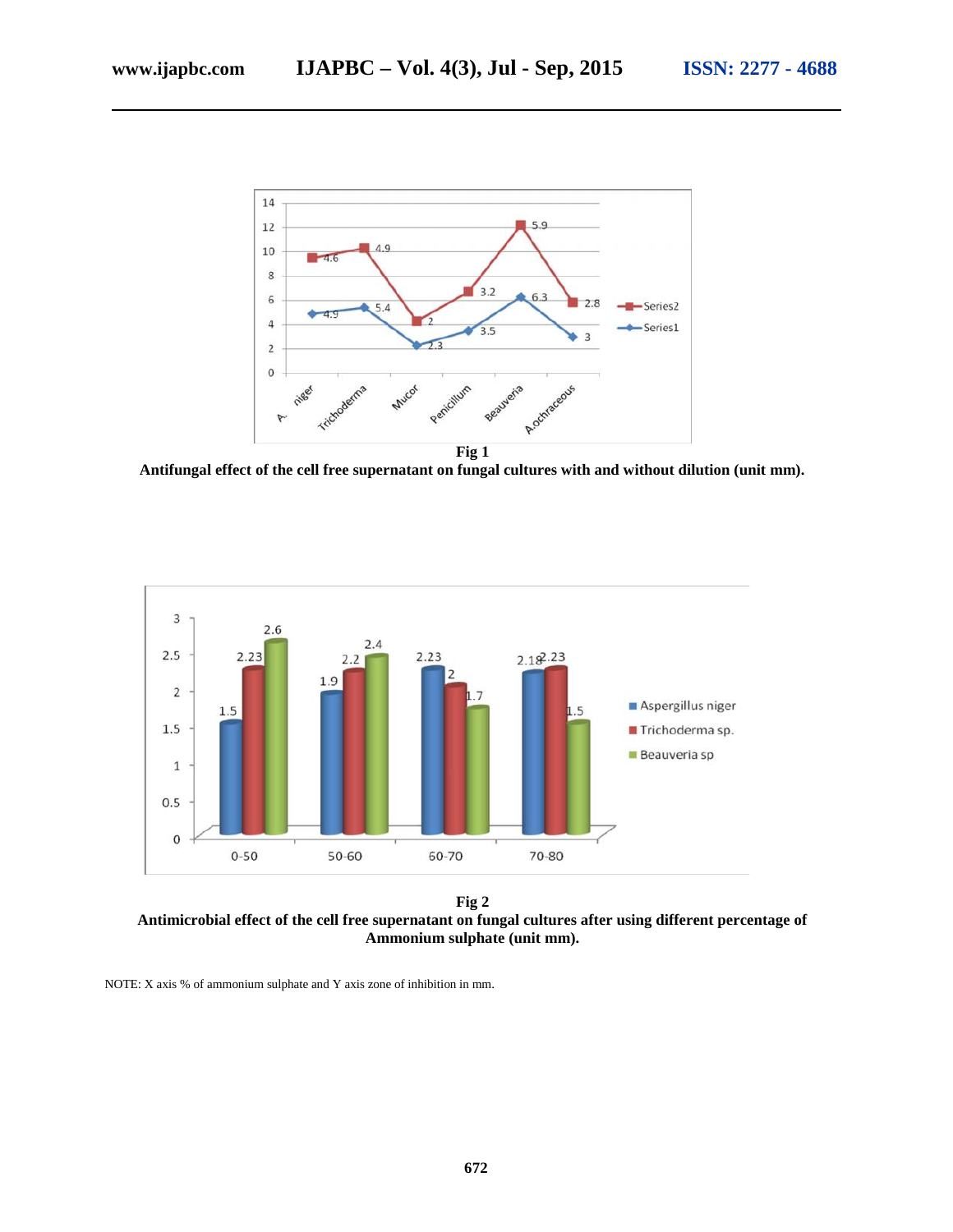

**Antifungal properties of ethyl alcohol precipitated metabolite on test organisms (unit mm).** NOTE: Y axis zone of inhibition in mm

However, *Mucor,Penicillum and A.ochraceous* were inhibited by the bacterial extracts with a low degree of inhibition  $(2-3.5 \text{ mm})$ . The diluted  $(1:1)$  extract of the *Pseudomonas aeruginosa DSGPM4 sp*. inhibited the growth of *Trichoderma sp*. however, the diluted extract inhibited the other pathogens with a low degree of inhibition (Table3,4 and Fig 2,3). The cell free extract of *Pseudomonas aeruginosa DSGPM4 sp* was highly active. However, the other fungal pathogens were inhibited at a moderate level at 1:1 dilution. However, this is the first report on antifungal activity of *Pseudomonas aeruginosa DSGPM4 sp*.The control mechanisms used by the bacteria may involve the secretion of fungal cell wall hydrolytic enzymes  $11,12,13$ . No inhibition of mould was observed on any of the dishes sealed with the test strains. A total inhibition growth of *Aspergillus* spp.by DSGPM4 at the pH 2.0 was observed. But the use of malt extract agar medium with pH values at 3.0, 4.0 and 5.0, decreased the antifungal activity of all strains, therefore most probably to the secretion of organic acids which depends strongly on the pH, since they are active in the undissociated form (Table 5). In this form, their lipophilic condition permits them to penetrate across the membrane. At a higher intracellular pH, the acid dissociates to release protons and conjugate bases, which disrupt the membrane proton motive force <sup>3</sup>. Microbial action cannot be restricted to one niche; so it is necessary to test their adaptation to other sites especially when bacteria have expressed a good antagonistic activity against specific phytopathogenic fungi  $^{10,13}$ . The data reported here indicate that the same antagonistic strains of bacteria that protect from plant

pathogens. This strain can be also used as seed inoculants to prevent the seed borne pathogens and their infections.

#### **CONCLUSION**

From our results it might be concluded that *Pseudomonas DSGPM4 sp*. can be used for the production of novel antifungal agent in future.

#### **REFERENCES**

- 1. Gasoni L, Cozzi J, Kobayashi K, Yossen, V, Zumelzu G, Babbitt S. Suppressive effect of antagonistic agents on *Rhizoctonia* isolates on lettuce and potato in Argentina field plots. In: International Congress of Plant Pathology,1998; 9<sup>th</sup> - 16<sup>th</sup> August, Edinburgh, Scotland. p.44.
- 2. Baker K, Cook R. Biological control of plant pathogens. W.H. Freeman Company, 1974;San Francisco, USA, p.433.
- 3. Ogunmwonyi IN, Igbinosa OE, Aiyegoro OA, Odjadjare EE. Microbial analysis of different topsoil samples of selected site in Obafemi Awolowo University**.** Nigeria Scientific Research and Essay, 2008; 3: p120-124.
- 4. Holt JG, Krieg NR, Sneath PHA, Stanley JT and Williams ST . Bergy's manual of determinative Bacteriology, 1994;  $(9<sup>th</sup> Ed)$  Williams & Wilkins, Tokyo, p. 528-577.
- **5.** Westley JW, Evans RH, Sello LH, Troupe N, Liu CM, Blount JF. Isolation and characterization of antibiotic X14547A, A novel Monocarboxyllic acid ionophore produced by *Streptomyces*